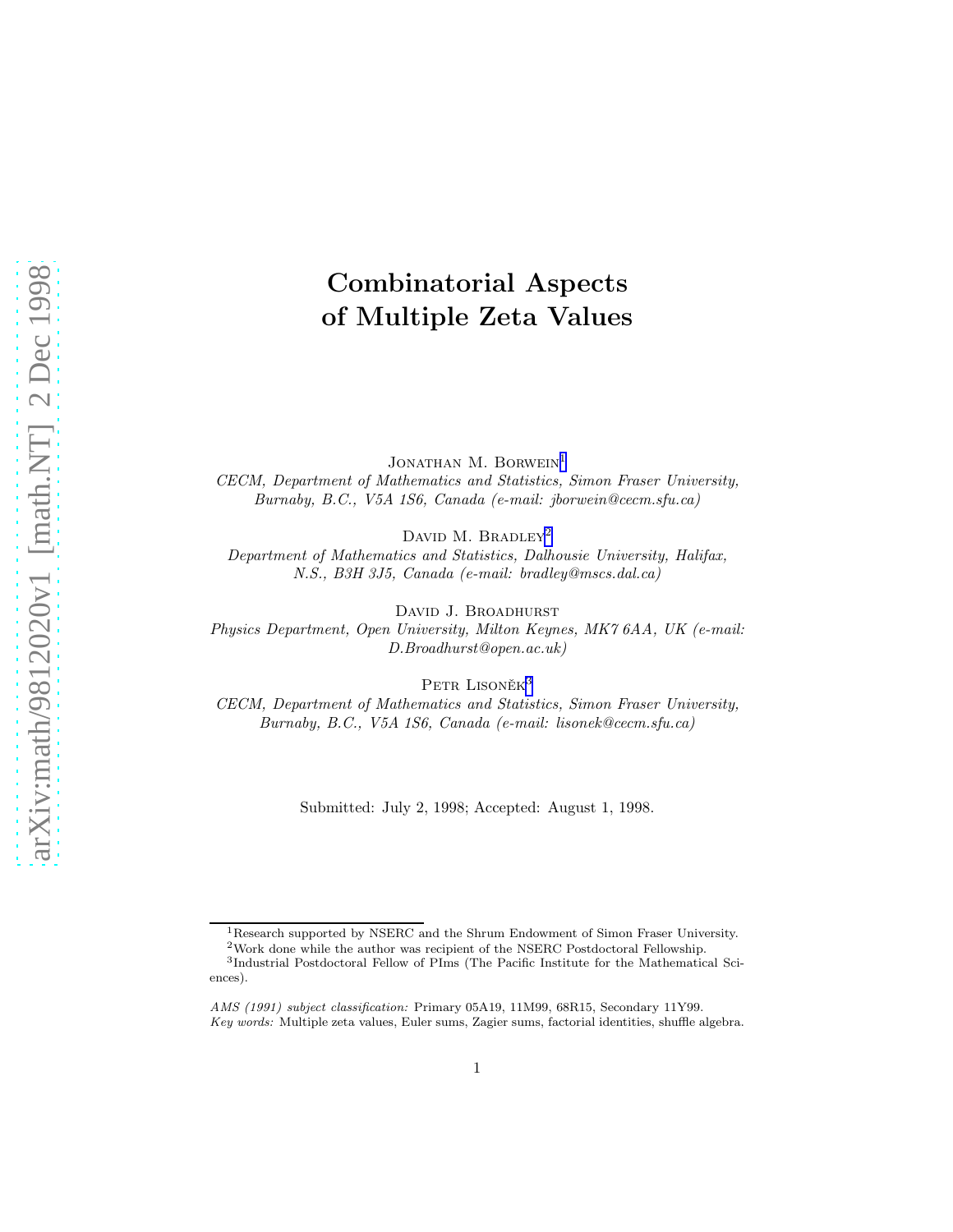#### Abstract

<span id="page-1-0"></span>Multiple zeta values (MZVs, also called Euler sums or multiple harmonic series) are nested generalizations of the classical Riemann zeta function evaluated at integer values. The fact that an integral representation of MZVs obeys a shuffle product rule allows the possibility of a combinatorial approach to them. Using this approach we prove a longstanding conjecture of Don Zagier about MZVs with certain repeated arguments. We also prove a similar cyclic sum identity. Finally, we present extensive computational evidence supporting an infinite family of conjectured MZV identities that simultaneously generalize the Zagier identity.

### 1 Introduction

In this paper, we continue our study of *multiple zeta values*  $(MZVs)$ , sometimes also called Euler sums or Zagier sums, defined by

$$
\zeta(s_1, \ldots, s_k) := \sum_{n_1 > n_2 > \ldots > n_k > 0} \quad \prod_{j=1}^k n_j^{-s_j}
$$

with  $s_j \in \mathbb{Z}^+$  and  $s_1 > 1$  to ensure the convergence. The integer k is called the depth of the sum  $\zeta(s_1,\ldots,s_k)$ .

MZVs can be generalized in many ways. In particular, they are instances of multidimensional polylogarithms [[2\]](#page-10-0). Such sums have recently attracted much attention, in part since there are many fascinating identities among them. The applications of MZVs involve some unexpected fields, such as high energy physics and knot theory—see[[2\]](#page-10-0) for a list of references.

Hoffman in his study [\[6\]](#page-11-0) of the ∗-product of MZVs (which we call the "stuffle" product in [\[2\]](#page-10-0)) distinguishes between "algebraic" and "non-algebraic" relations among MZVs—the latter ones involve a limiting process in some essential way. In the same spirit we note that some non-trivial MZV identities are consequences of discrete (combinatorial) relationships involving the shuffle product. Hints that this may be the case include the occurrence of binomial coefficients (e.g., in [\(10](#page-6-0))). In the present paper we follow the combinatorial approach by exploring the combinatorial content of the shuffle product rule([9\)](#page-6-0) for the integral representation[[2\]](#page-10-0) of MZVs.

In Section [2](#page-2-0) we list some factorial identities on which we base our later results. In Section [3](#page-2-0) we introduce the shuffle algebra and in Section [4](#page-3-0) we prove some combinatorial identities holding in this algebra. The relevance of the shuffle algebra for studying MZVs originates in the iterated integral representation of MZVs which we briefly recall in Section [5.](#page-5-0) In Section [6](#page-7-0) we use shuffle identities to prove the longstanding conjecture of Don Zagier[[11,](#page-11-0) [1, 2\]](#page-10-0):

$$
\zeta(\{3,1\}^n) = \frac{2\pi^{4n}}{(4n+2)!}
$$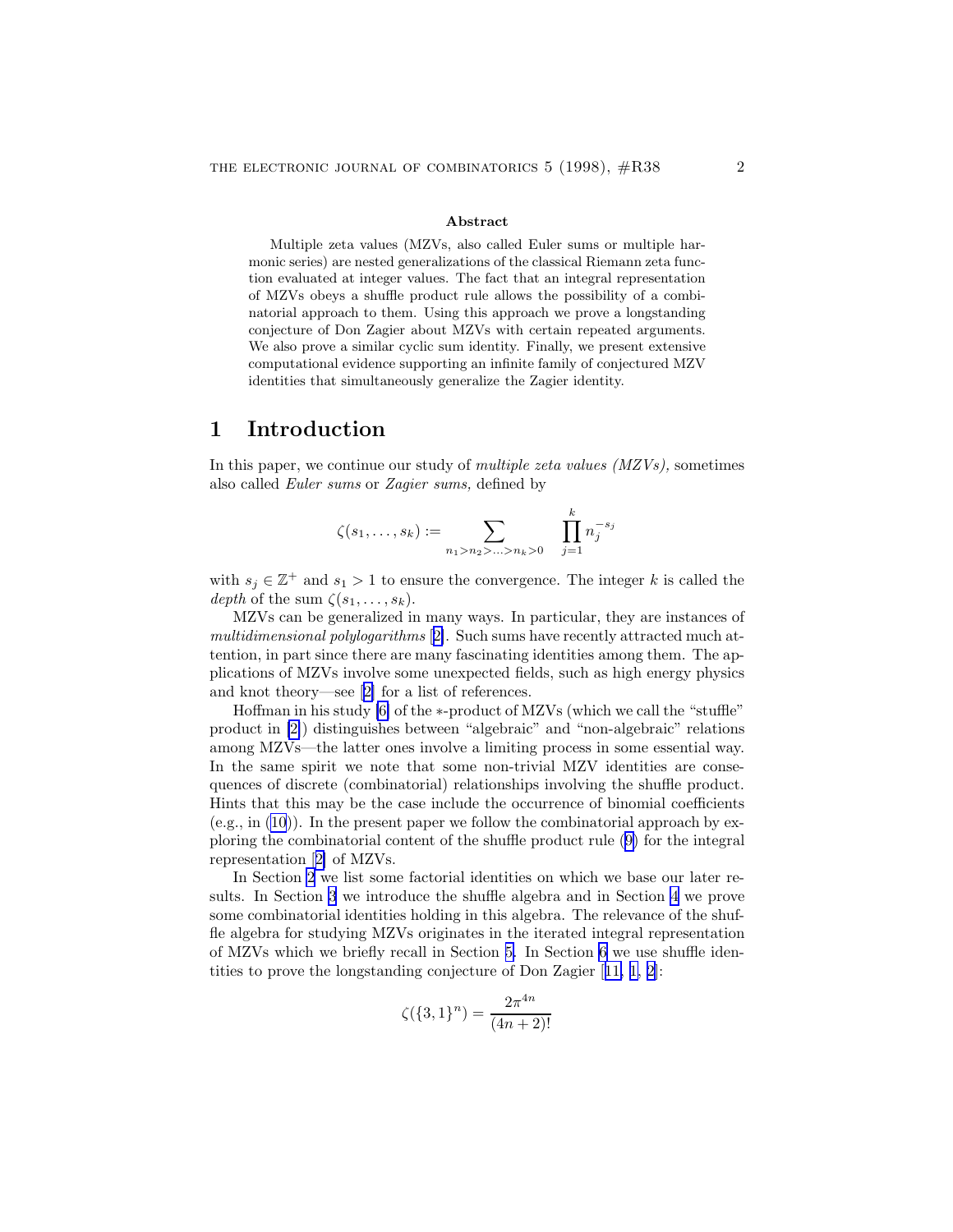<span id="page-2-0"></span>(where the notation  ${X}^n$  indicates *n* successive instances of the integer sequence  $X$ ), as well as the similar "dressed with 2" identity:

$$
\sum_{\vec{s}} \zeta(\vec{s}) = \frac{\pi^{4n+2}}{(4n+3)!},
$$

where  $\vec{s}$  runs over all  $2n + 1$  possible insertions of the number 2 in the string  ${3, 1}<sup>n</sup>$ . Finally, in Section [7](#page-8-0) we present extensive numerical evidence for our new conjecture, which in a rotationally symmetric way generalizes (by insertions of groups of 2's) the Zagier identity. For an illustration, one very simple instance of our conjecture reads

$$
\zeta(3,2,2,1,2) + \zeta(2,2,3,2,1) + \zeta(2,3,1,2,2) = \frac{\pi^{10}}{11!}.
$$

## 2 Factorial Identities

In the main part of the paper we will require the following identities. The proofs are easy by any of several methods (generating functions, WZ theory, etc.); therefore we skip them.

Lemma 1 For any non-negative integer n we have

$$
\sum_{r=-n}^{n} \frac{(-1)^r}{(2n+2r+1)!(2n-2r+1)!} = \frac{2^{2n+1}}{(4n+2)!}.
$$

Lemma 2 For any non-negative integer n we have

$$
\sum_{r=0}^{n} \frac{(-1)^r (2r+1)}{(2n+1-2r)!(2n+3+2r)!} = \frac{4^n}{(4n+3)!}.
$$
 (1)

Lemma 3 For any non-negative integer n we have

$$
\sum_{r=0}^{n} (-1)^{r} (2r+1) {2n+1 \choose n-r} = \begin{cases} 1 & \text{if } n=0\\ 0 & \text{if } n>0. \end{cases}
$$
 (2)

## 3 The Shuffle Algebra

Let  $A$  denote a finite *alphabet* (set of letters). By a *word* on the alphabet  $A$ we mean a (possibly empty) sequence of letters from  $A$ . By  $A^*$  we denote the set of all words on the alphabet A. For  $w \in A^*$ , let  $w^k$  denote the sequence of k consecutive occurrences of w. A polynomial on  $A$  over  $\mathbb Q$  is a rational linear combination of words on A. The set of all such polynomials is denoted by  $\mathbb{Q}\langle A \rangle$ .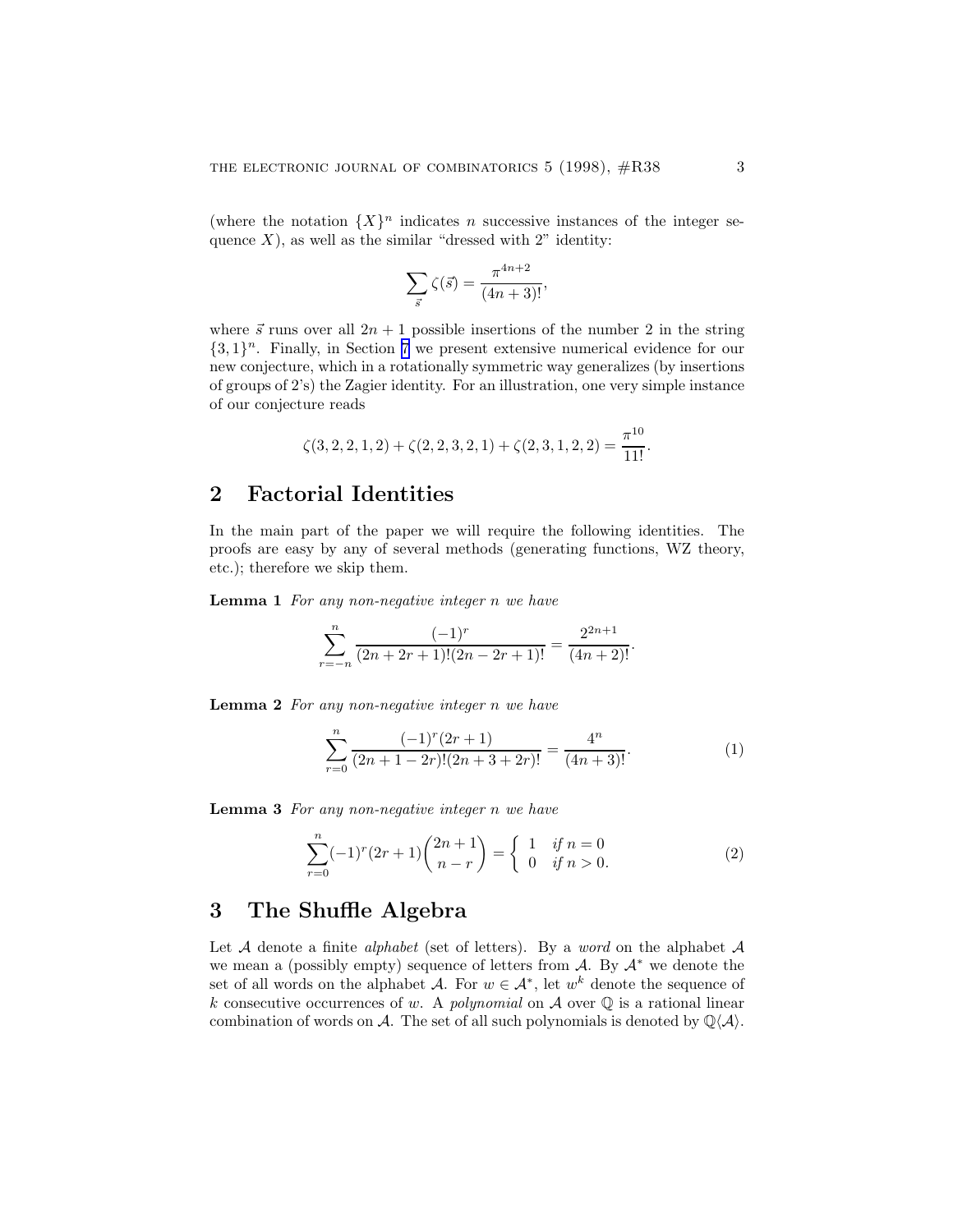<span id="page-3-0"></span>On  $\mathbb{Q}\langle A \rangle$  we introduce the binary operation  $\Box$  ("shuffle product"), which is defined, for any  $u, v \in A^*$   $(u = x_1 \ldots x_n$  and  $v = x_{n+1} \ldots x_{n+m}$ ,  $x_k \in A$  for  $1 \leq k \leq n+m$ ) by

$$
u \sqcup v := \sum x_{\sigma(1)} x_{\sigma(2)} \dots x_{\sigma(n+m)}, \tag{3}
$$

where the sum is over all  $\binom{n+m}{n}$  permutations  $\sigma$  of the set  $\{1, 2, ..., n+m\}$ which satisfy  $\sigma^{-1}(j) < \sigma^{-1}(k)$  for all  $1 \leq j < k \leq n$  and  $n+1 \leq j < k \leq n+m$ . In other words, the sum is over all words (counting multiplicity) of length  $n+m$ in which the relative orders of the letters  $x_1, \ldots, x_n$  and  $x_{n+1}, \ldots, x_{n+m}$  are preserved. The definition (3) extends linearly on the entire domain  $\mathbb{Q}\langle A\rangle\times\mathbb{Q}\langle A\rangle$ .

*Example.* Let  $\mathcal{A} = \{A, B\}$ . In  $\mathbb{Q}\langle \mathcal{A} \rangle$  we have

 $2AB \sqcup (3BA - AB) = 12AB^2A + 12BA^2B + 2(AB)^2 + 6(BA)^2 - 8A^2B^2.$ 

# 4 Identities Involving Shuffles  $(AB)^p$  with  $(AB)^q$

Throughout the rest of the paper we assume that the alphabet  $A$  contains exactly two letters A and B.

**Definition 1** Let p, q and j be non-negative integers subject to  $\min(p,q) \geq$ j. Let  $S_{p+q,j}$  denote the set of those words occurring in  $(AB)^p \sqcup (AB)^q$  that contain the subword  $A^2$  exactly j times.

Definition 1 is sound, since the set  $S_{p+q,j}$  is the same for any partition of the number  $p+q$  into two parts as long as both parts are greater than or equal to j. This would of course not be true if we instead considered the full expansion of  $(AB)^p$   $\Box$   $(AB)^q$  (that is, counting the multiplicity of words): see Proposition 1 in which we calculate these multiplicities explicitly.

Side remark. The set  $S_{p+q,j}$  has cardinality  $\binom{p+q}{2j}$ . Indeed, any word in  $S_{p+q,j}$  can be considered to be partitioned into  $p+q$  consecutive blocks of length 2. Clearly, the locations of the subwords  $A^2$  and  $B^2$  are consistent with this partitioning. Since there are j blocks containing  $A^2$ , they must be interlaced with another j blocks containing  $B^2$ , and the choice of the positions of these  $j + j = 2j$  blocks together with the shuffle rule (3) determines the rest of the word in question. Therefore there are exactly  $\binom{p+q}{2j}$  elements in  $S_{p+q,j}$ .

**Definition 2** Let p, q, j be as in Definition 1. By  $T_{p+q,j}$  we will denote the sum of all words in  $S_{p+q,j}$ .

Proposition 1 For any non-negative integers p and q we have

$$
(AB)^p \sqcup (AB)^q = \sum_{j=0}^{\min(p,q)} 4^j \cdot \binom{p+q-2j}{p-j} \cdot T_{p+q,j}.
$$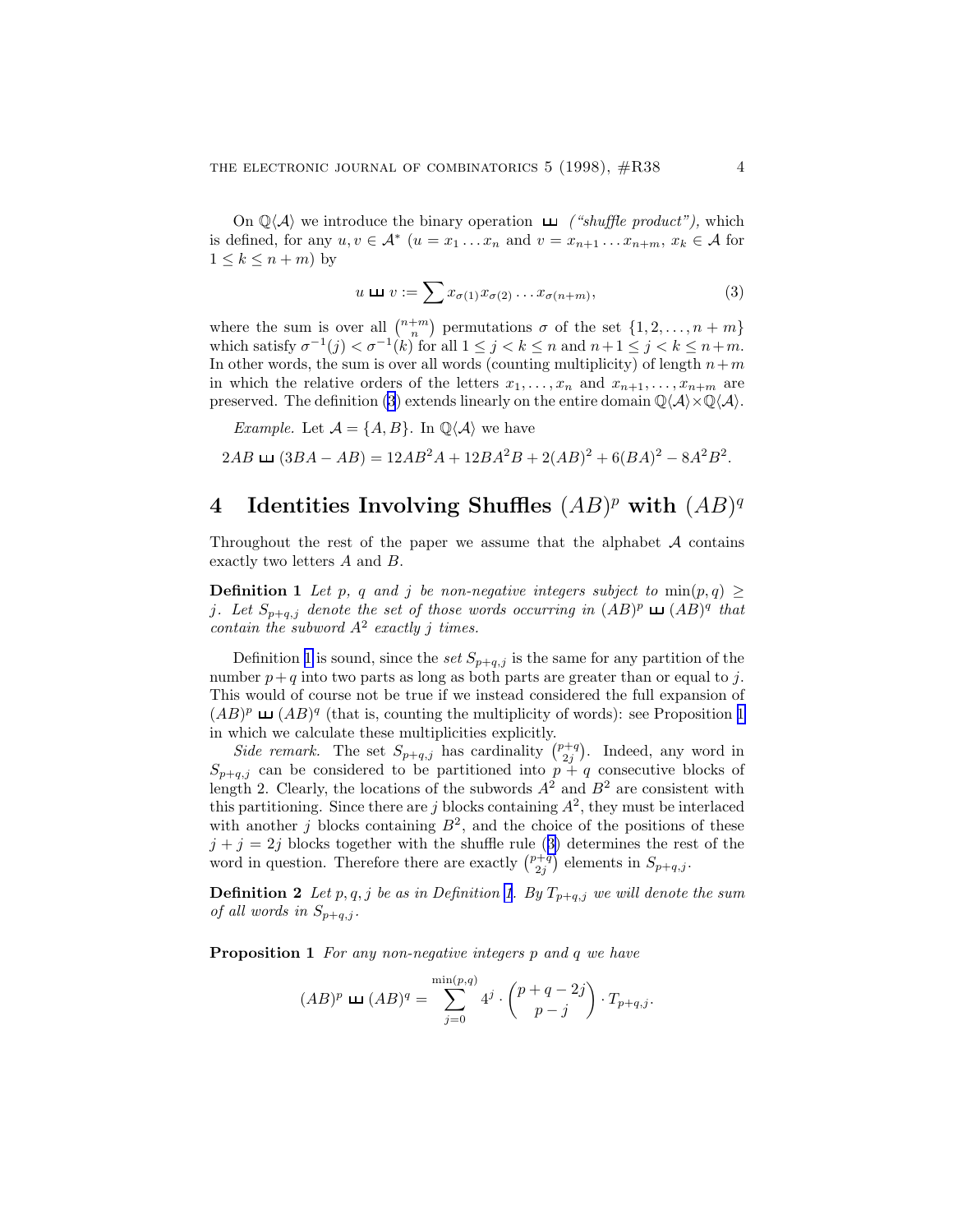<span id="page-4-0"></span>*Proof.* Let u be an arbitrary but fixed word from  $S_{p+q,j}$ . Let us see how many times u arises in  $(AB)^p \sqcup (AB)^q$ . This is the same as counting in how many ways the letters of  $u$  can be colored in two colors (blue letters coming from  $(AB)^p$  and red letters coming from  $(AB)^q$  in a coloring that is consistent with the shuffle rule([3\)](#page-3-0).

There are  $p + q A$ 's in u, of which 2j A's are contained in factors  $A^2$  and  $p + q - 2j$  A's are surrounded by B's from both sides (or possibly from one side if we are looking at the leading A). Of the latter  $p + q - 2j$  "single" A's,  $p - j$  are colored blue. Thus the coloring of the single A's contributes a factor of  $\binom{p+q-2j}{p-j}$  to the multiplicity of u in  $(AB)^p \sqcup (AB)^q$ . There are exactly j factors  $A^2$  (and thus exactly j factors  $B^2$ ) in u, each of which can be colored in two ways (blue-red or red-blue), thus contributing a factor of  $2^j \cdot 2^j = 4^j$  to the multiplicity of u in  $(AB)^p \sqcup (AB)^q$ . What remains to do is to color the "single" B's, whose coloring is now determined uniquely by the choices made so far,together with the shuffle rule  $(3)$  $(3)$ .  $\Box$ 

Corollary 1 For any non-negative integer n we have

$$
\sum_{r=-n}^{n} (-1)^{r} \left[ (AB)^{n-r} \ \sqcup \ (AB)^{n+r} \right] = 4^{n} (A^{2} B^{2})^{n}.
$$
 (4)

Proof. Using Proposition [1,](#page-3-0) the left-hand side of (4) is equal to

$$
\sum_{r=-n}^{n} (-1)^{r} \sum_{j=0}^{\min(n-r, n+r)} 4^{j} \cdot \binom{2n-2j}{n-r-j} \cdot T_{2n,j}
$$

which after reordering is

$$
\sum_{j=0}^{n} 4^j \cdot T_{2n,j} \sum_{r=j-n}^{n-j} (-1)^r \binom{2n-2j}{n-r-j}.
$$
 (5)

Putting  $N := n - j$  in the inner sum turns it into

$$
\sum_{r=-N}^{N} (-1)^r \binom{2N}{N-r}
$$

which is equal to 1 if  $N = 0$  (i.e.  $j = n$ ) whereas for  $N > 0$  (i.e.  $j < n$ ) it is a disguise of  $(1-1)^{2N} \cdot (-1)^N$  which is 0. Thus, (5) is equal to  $4^n \cdot T_{2n,n}$  which is indeed the right-hand side of  $(4)$ , and the proof is finished.  $\Box$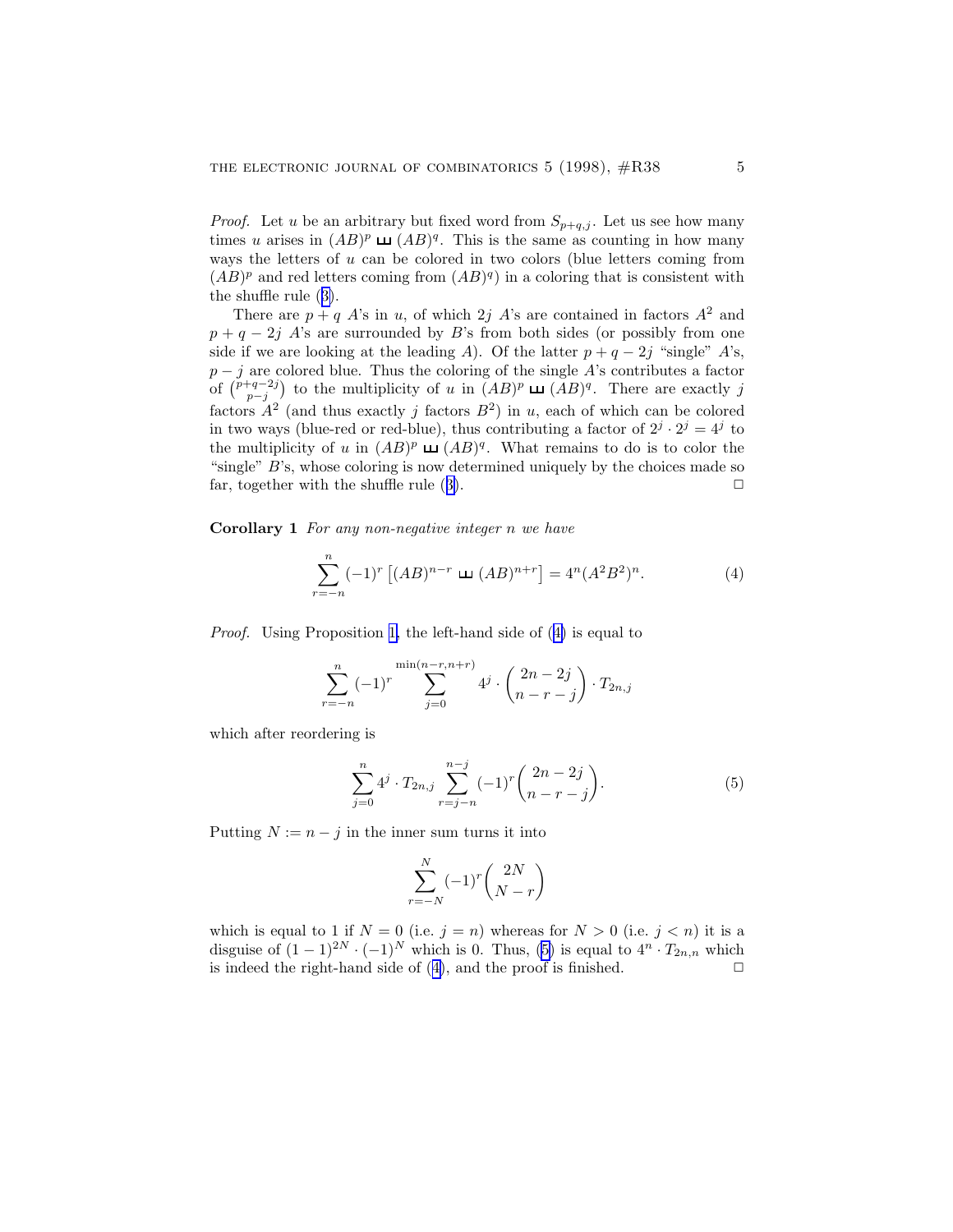<span id="page-5-0"></span>Corollary 2 For any non-negative integer n we have

$$
\sum_{r=0}^{n} (-1)^{r} (2r+1) \left[ (AB)^{n-r} \sqcup (AB)^{n+1+r} \right] =
$$
  

$$
4^{n} \cdot \left( \sum_{r=0}^{n} (A^{2}B^{2})^{r} AB (A^{2}B^{2})^{n-r} + \sum_{r=1}^{n} (A^{2}B^{2})^{r-1} A^{2}BAB^{2} (A^{2}B^{2})^{n-r} \right).
$$
 (6)

*Proof.* First we show that, for any non-negative integer  $n$ , we have

$$
\sum_{r=0}^{n} (-1)^{r} (2r+1) \left[ (AB)^{n-r} \pm (AB)^{n+1+r} \right] = 4^{n} T_{2n+1,n}.
$$
 (7)

As in the proof of Corollary [1](#page-4-0) we proceed in three steps: (i) evaluating the shuffle products by Proposition [1](#page-3-0), (ii) swapping the sums, (iii) doing the inner sum.

Using Proposition [1](#page-3-0), the left-hand side of (7) can be written as

$$
\sum_{r=0}^{n} (-1)^{r} (2r+1) \sum_{j=0}^{n-r} 4^{j} \cdot \binom{2n+1-2j}{n-r-j} \cdot T_{2n+1,j}
$$

which after reordering is equal to

$$
\sum_{j=0}^{n} 4^{j} T_{2n+1,j} \cdot \sum_{r=0}^{n-j} (-1)^{r} (2r+1) \binom{2n+1-2j}{n-r-j}
$$

which by Lemma [3](#page-2-0) (with  $n - j$  in the place of n) is equal to  $4^n T_{2n+1,n}$ .

Now  $T_{2n+1,n}$  is the sum of words arising in the shuffle  $(AB)^n \sqcup (AB)^{n+1}$ and containing n factors  $A^2$  and n factors  $B^2$ . Thus, there is exactly one single A and exactly one single B, which clearly have to be adjacent, and thus forming a factor  $AB$  or  $BA$ . In the parentheses on the right-hand side of  $(6)$ , the first summand accounts for those summands from  $T_{2n+1,n}$  that contain AB, while the second summand accounts for those summands from  $T_{2n+1,n}$  that contain BA. This completes the proof of  $(6)$ .

## 5 Integral Representation of MZVs

Let us recall that we are working with the alphabet  $A = \{A, B\}$ . Throughout the rest of this paper we identify the letter A with the differential form  $dx/x$ and the letter B with the differential form  $dx/(1-x)$ .

The MZV  $\zeta(s_1,\ldots,s_k)$  admits the  $(s_1+s_2+\cdots+s_k)$ -dimensional iterated integral representation

$$
\zeta(s_1,\ldots,s_k) = \int_0^1 A^{s_1-1} B A^{s_2-1} B \cdots A^{s_k-1} B, \qquad s_1 > 1. \tag{8}
$$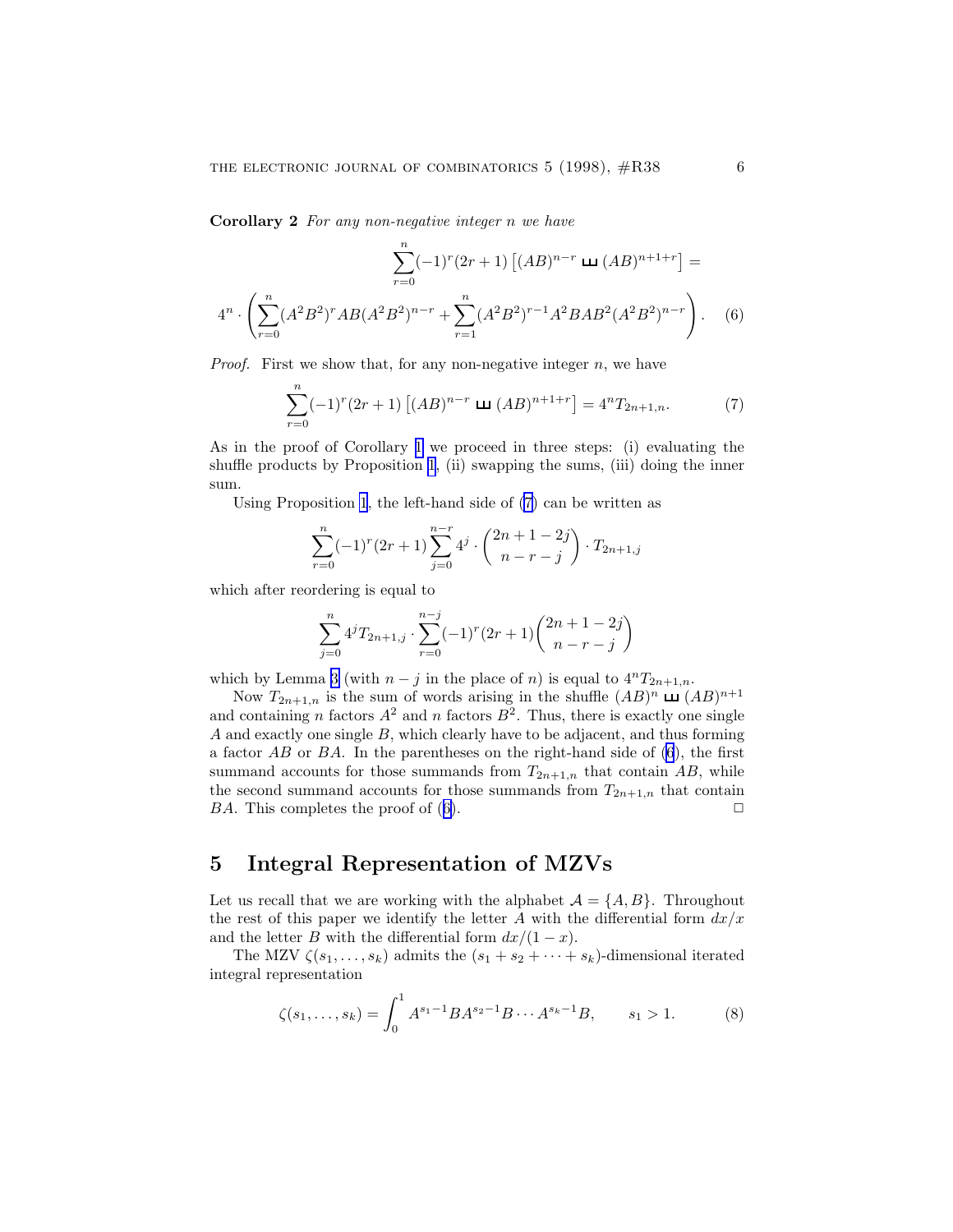<span id="page-6-0"></span>The explicit observation that MZVs are values of iterated integrals is apparently due to Maxim Kontsevich [\[11](#page-11-0)]. Less formally, such representations go as far back as Euler. The representation [\(8](#page-5-0)) is a very special instance of the iterated integral representation of multidimensional polylogarithms [\[2](#page-10-0)]—see there for the exact definition of the iterated integral([8\)](#page-5-0), which however is not critical for our purposes.

Indeed, the only property of iterated integrals that we use in this paper is that their products obey the "shuffle rule," that is [\[10](#page-11-0), [2](#page-10-0)]

$$
\left(\int_0^1 U\right) \cdot \left(\int_0^1 V\right) = \int_0^1 (U \sqcup V) \tag{9}
$$

if we view the products of differential 1-forms in  $U$  and  $V$  as words in the shuffle algebra (Section [3\)](#page-2-0). Clearly, (9) motivated our interest in shuffle identities (Section [4\)](#page-3-0).

An intriguing aspect of (9) is the bridge between analytical (transcendental) and discrete nature of MZVs. Although the present paper deals only with MZVs, the ideas used here are applicable to more general nested sums (alternating sums, multidimensional polylogarithms [\[2](#page-10-0)]) since, as already mentioned above, these sums admit integral representations which generalize [\(8](#page-5-0)).

Example. We provide a combinatorial derivation of Euler's decomposition formula  $(s, t > 2)$ 

$$
\zeta(s)\zeta(t) = \sum_{j=1}^{s} {s+t-j-1 \choose s-j} \zeta(s+t-j,j) + \sum_{j=1}^{t} {s+t-j-1 \choose t-j} \zeta(s+t-j,j).
$$
 (10)

Let us consider the product  $P := A^{s-1}B \sqcup A^{t-1}B$ . Clearly, any term in P must end with a  $B$ . The terms in  $P$  in which the trailing  $B$  comes from the  $A^{s-1}B$  operand are accounted for by

$$
\sum_{k=t}^{s+t-1} {k-1 \choose t-1} A^{k-1} B A^{s+t-k-1} B,
$$
\n(11)

with the binomial coefficient counting the number of ways in which all A's from the  $A^{t-1}B$  operand can be inserted in the leading block of A's in the shuffled string. Similarly, those terms in  $P$  in which the trailing  $B$  comes from the  $A^{t-1}B$  operand are accounted for by

$$
\sum_{k=s}^{s+t-1} {k-1 \choose s-1} A^{k-1} B A^{s+t-k-1} B.
$$
 (12)

Summing up (11) and (12), substituting  $k := s + t - j$  and using (9[,8\)](#page-5-0) gives  $(10).$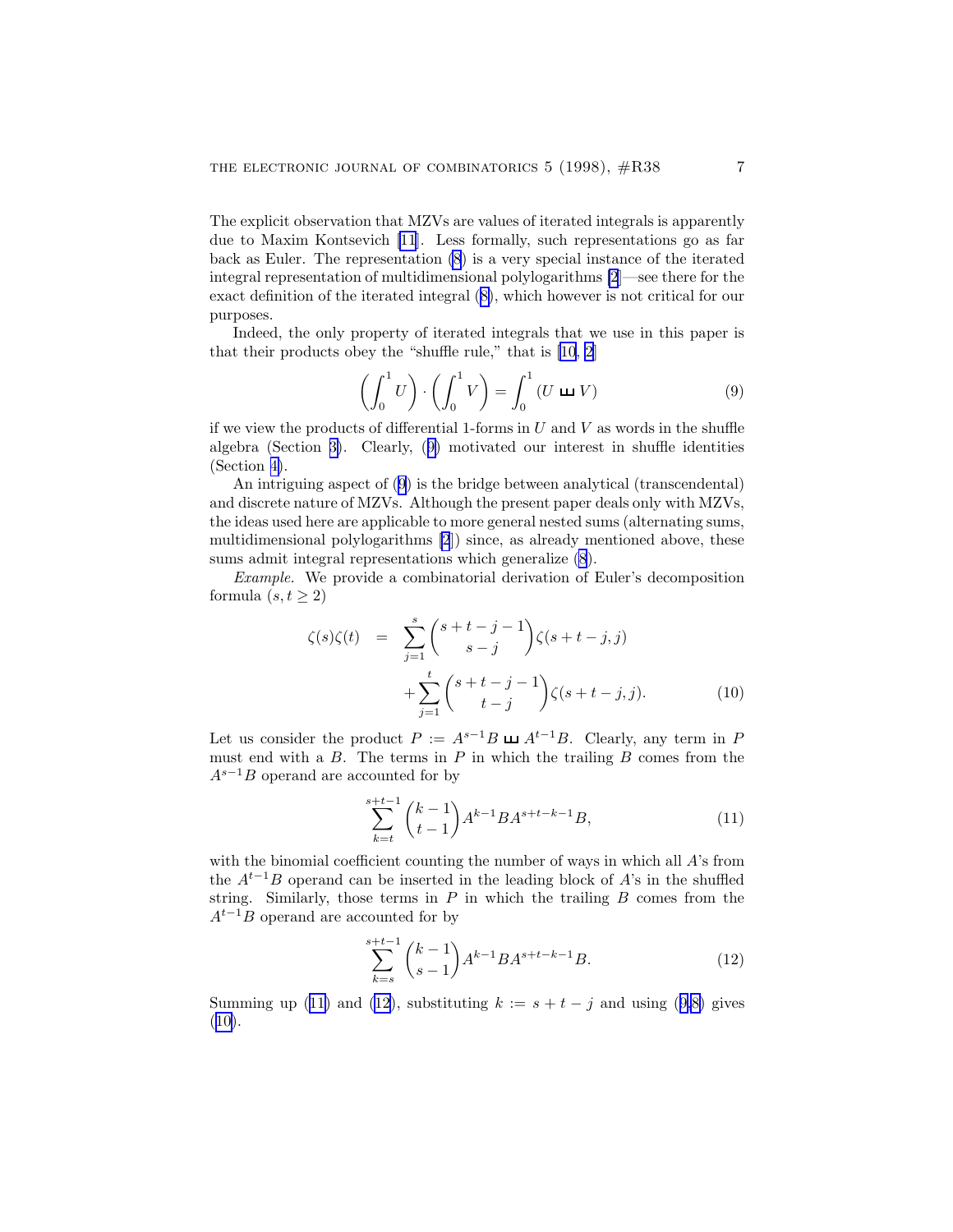## <span id="page-7-0"></span>6 Proof of the Zagier Conjecture

From Section [1](#page-1-0) we recall that, in the context of integer sequences, we use the notation  $\{X\}^n$  to indicate  $n \geq 0$  successive instances of the sequence X.

Theorem 1 (The Zagier Conjecture) For any positive integer n we have

$$
\zeta(\{3,1\}^n) = \frac{2\pi^{4n}}{(4n+2)!}.\tag{13}
$$

Proof. Using([9,](#page-6-0)[8\)](#page-5-0), Corollary [1](#page-4-0) implies

$$
\sum_{r=-n}^{n} (-1)^r \zeta(\{2\}^{n-r}) \zeta(\{2\}^{n+r}) = 4^n \zeta(\{3,1\}^n).
$$

Application of the evaluation

$$
\zeta(\{2\}^r) = \frac{\pi^{2r}}{(2r+1)!},\tag{14}
$$

which was proven in  $[5, 1]$  $[5, 1]$  $[5, 1]$ , gives

$$
4^{n}\zeta(\lbrace 3,1\rbrace^{n}) = \pi^{4n} \sum_{r=-n}^{n} \frac{(-1)^{r}}{(2n-2r+1)!(2n+2r+1)!}
$$

which by Lemma [1](#page-2-0) is equivalent to

$$
4^{n}\zeta(\lbrace 3,1\rbrace^{n}) = \pi^{4n} \frac{2^{2n+1}}{(4n+2)!}.
$$

After dividing the last equation by  $4^n$  we get (13).

The first proof of (13) appears in[[2\]](#page-10-0). It may be viewed as the first noncommutative extension of Euler's evaluation of  $\zeta(2n)$ .

**Theorem 2** Let n be a positive integer, and let I denote the set of all  $2n + 1$ possible insertions of the number 2 in the string  $\{3, 1\}^n$ . Then

$$
\sum_{\vec{s}\in I} \zeta(\vec{s}) = \frac{\pi^{4n+2}}{(4n+3)!}.
$$
 (15)

Proof. Using([9,](#page-6-0)[8\)](#page-5-0), Corollary [2](#page-4-0) implies

$$
\sum_{r=0}^{n} (-1)^r (2r+1) \zeta(\{2\}^{n-r}) \zeta(\{2\}^{n+1+r}) = 4^n \sum_{\vec{s} \in I} \zeta(\vec{s}).
$$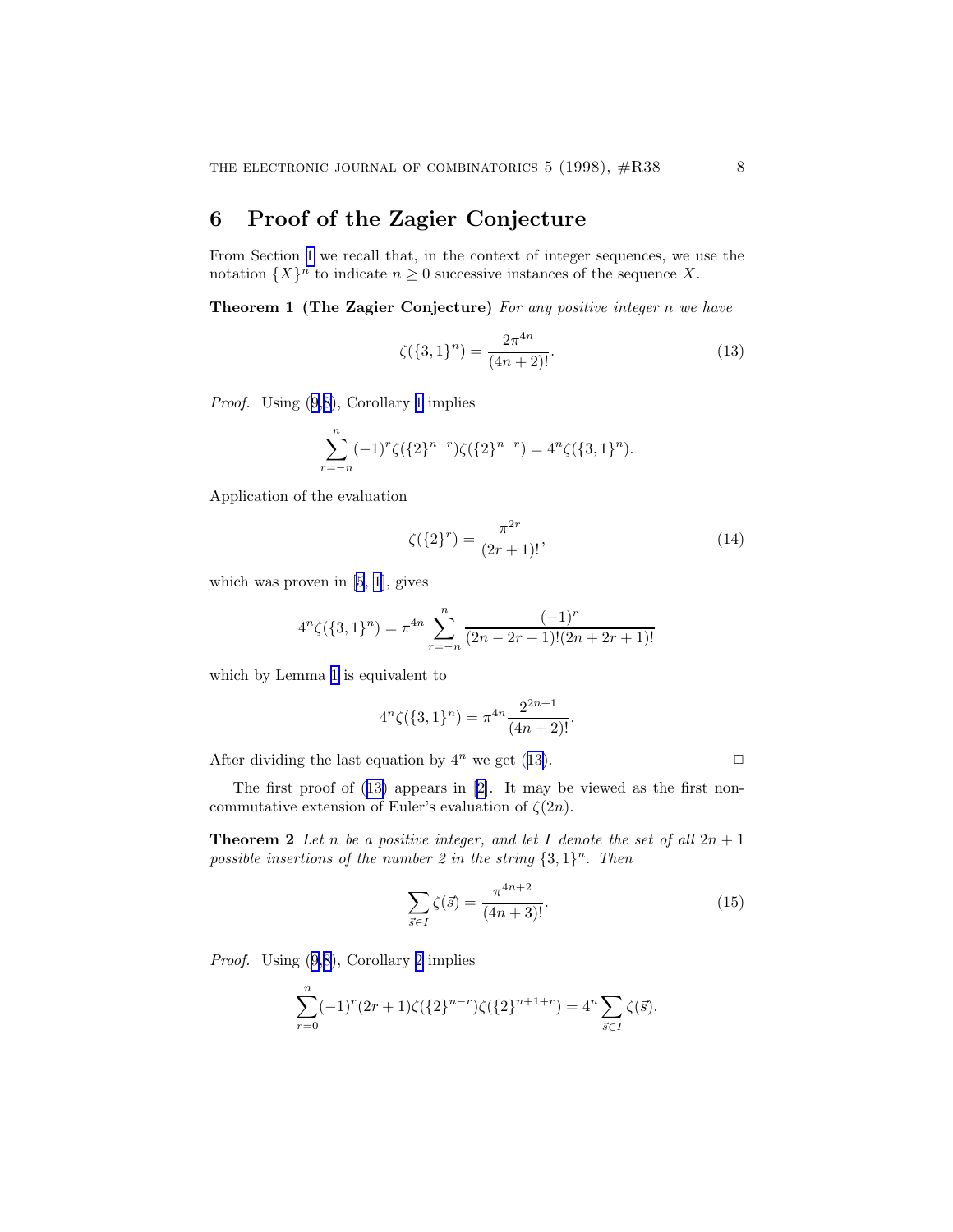<span id="page-8-0"></span>Indeed, the first term in the parentheses on the right-hand side of [\(6](#page-5-0)) translates  $\underline{\operatorname{to}}\sum_{r=0}^{n} \zeta(\{3,1\}^r, 2, \{3,1\}^{n-r})$  $\sum$  $\sum_{r=0}^{n} \zeta(\{3,1\}^r, 2, \{3,1\}^{n-r})$  while the second term translates to  $r=1 \zeta(\{3,1\}^{r-1}, 3, 2, 1, \{3,1\}^{n-r})$ . Application of [\(14](#page-7-0)) gives

$$
4^{n} \sum_{\vec{s} \in I} \zeta(\vec{s}) = \pi^{4n+2} \sum_{r=0}^{n} \frac{(-1)^{r} (2r+1)}{(2n-2r+1)!(2n+3+2r)!}
$$

which by Lemma [2](#page-2-0) is equivalent to

$$
4^{n} \sum_{\vec{s} \in I} \zeta(\vec{s}) = \pi^{4n+2} \frac{4^{n}}{(4n+3)!}.
$$

Afterdividing the last equation by  $4^n$  we get ([15\)](#page-7-0).

## 7 Conjectured Generalizations of the Zagier Identity

To notationally ease our generalization, we define

$$
Z(m_0,\ldots,m_{2n}) := \zeta(\{2\}^{m_0},3,\{2\}^{m_1},1,\{2\}^{m_2},\ldots,3,\{2\}^{m_{2n-1}},1,\{2\}^{m_{2n}}),
$$
\n(16)

with  $\{2\}^{m_j}$  inserted after the *j*-th element of the string  $\{3, 1\}^n$ . For example,  $Z(2, 0, 1) = \zeta(2, 2, 3, 1, 2).$ 

**Conjecture 1** For any sequence  $S = (m_0, \ldots, m_{2n})$  of  $2n + 1$  non-negative integers, we have

$$
\sum_{j=0}^{2n} Z(\mathcal{C}^j S) = \frac{\pi^{4n+2M}}{(4n+2M+1)!},
$$
\n(17)

where  $M := \sum_{i=0}^{2n} m_i$  and C is the cyclic permutation operator, that is,

 $\mathcal{C}^j(m_0,\ldots,m_{2n}) := (m_{2n-j+1},\ldots,m_{2n},m_0,\ldots,m_{2n-j}).$ 

Remark. Taking into account [\(14](#page-7-0)) we see that the right-hand side of (17) is equal to  $\zeta(\lbrace 2 \rbrace^{2n+\tilde{M}})$ .

In Section [6](#page-7-0) we proved (17) for the cases  $M = 0$  and  $M = 1$ . For  $n = 0$ , (17)trivially reduces to the known evaluation ([14\)](#page-7-0). If all  $m_i$ 's are equal, (17) specializesto conjecture  $(18)$  of [[1\]](#page-10-0).

Since MZV duality [\[7](#page-11-0), [9](#page-11-0)] implies that

$$
Z(S) = Z(\tilde{S}),\tag{18}
$$

where  $\widetilde{S} := (m_{2n}, \ldots, m_0)$  is the reverse of S, the conjecture (17) can be also reformulated as a sum over all permutations in the dihedral group  $D_{2n+1}$ . In our formulation we sum over the cyclic group  $C_{2n+1}$ .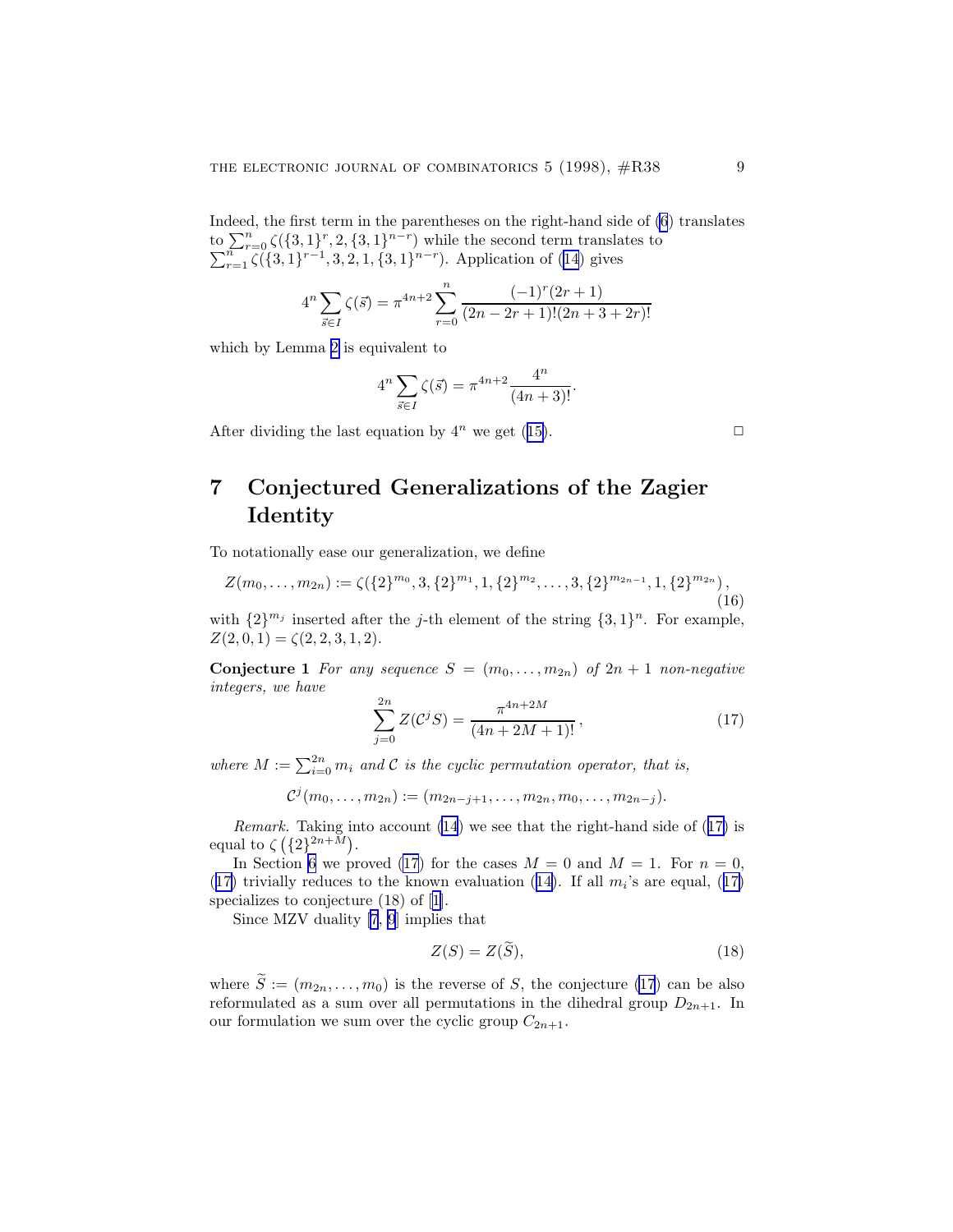#### 7.1 Integer Relations

An *integer relation* [\[3](#page-10-0)] for a vector of complex numbers  $z \in \mathbb{C}^n$  is a non-zero vector of integers  $a \in \mathbb{Z}^n$  such that

$$
a_1z_1 + \cdots + a_nz_n = 0.
$$

Conjecture [1](#page-8-0) was discovered numerically (via its special instances) using the PSLQ algorithm for discovering integer relations[[4\]](#page-10-0) and the fast method for numerical evaluation of MZVs using the Hölder convolution [\[2](#page-10-0)]. All cases of ([17\)](#page-8-0) with depth  $2n + M \leq 13$  were checked numerically at the precision of 2000 digits. This amounted to checking 747 such identities, even after excluding the cases with  $n = 0$  or  $M \leq 1$ , for which proofs have been known before or are presented in this paper.

### 7.2 Other Conjectured Identities

For any two fixed integers  $n, M \geq 0$ , let us consider the vector  $V_{n,M}$  of values  $Z(m_0, m_1, \ldots, m_{2n})$  defined by [\(16\)](#page-8-0) and subject to:  $m_i \in \mathbb{Z}, m_i \geq 0$  (0  $\leq$  $i \leq 2n$ ) and  $\sum_{i=0}^{2n} m_i = M$ . We assume that the entries of  $V_{n,M}$  are listed in some arbitrary (but fixed) order, and that of any two Z-terms related by the duality [\(18](#page-8-0)), exactly one is present in  $V_{n,M}$ , in order to exclude trivial duplicates. Additionally, we append to  $V_{n,M}$  the value  $Z(2n+M) := \zeta(\lbrace 2 \rbrace^{2n+M})$ .

Ifwe restrict our attention to the *putative* identities of the form  $(17)$  $(17)$ , then the number of (linearly independent) relations of this type can be computed viaPólya Theory (see, e.g.,  $[8]$  $[8]$ ) as the number of orbits in the action of the dihedral group  $D_{2n+1}$  on the set of functions  $f: \{0, 1, ..., 2n\} \rightarrow \mathbb{N}$  subject to $\sum_{i=0}^{2n} f(i) = M$ . (Let us recall from Section 7.1 that we have verified ([17\)](#page-8-0) numerically in the range  $2n + M \leq 13$ .

On the other hand, integer relations for  $V_{n,M}$  can be discovered empirically using integer relation algorithms, regardless of whether their structure is compatible with  $(17)$  or not. In Figure [1](#page-10-0) we list, for some modest values of n and M,in lightface the number of ([17](#page-8-0))-type putative relations for  $V_{n,M}$ , and in boldface the number of relations for  $V_{n,M}$  detected empirically using the PSLQ algorithm[[4\]](#page-10-0) using the numerical precision of 5000 decimal places. (In both cases we count the number of linearly independent relations.) These values (as well as some others, not included in Figure [1](#page-10-0)) suggest that the scheme([17\)](#page-8-0) exhaustively describes all integer relations for  $V_{n,M}$  in the cases when  $n \leq 1$  or  $M \leq 2$ , while in the remaining cases, additional relations were detected.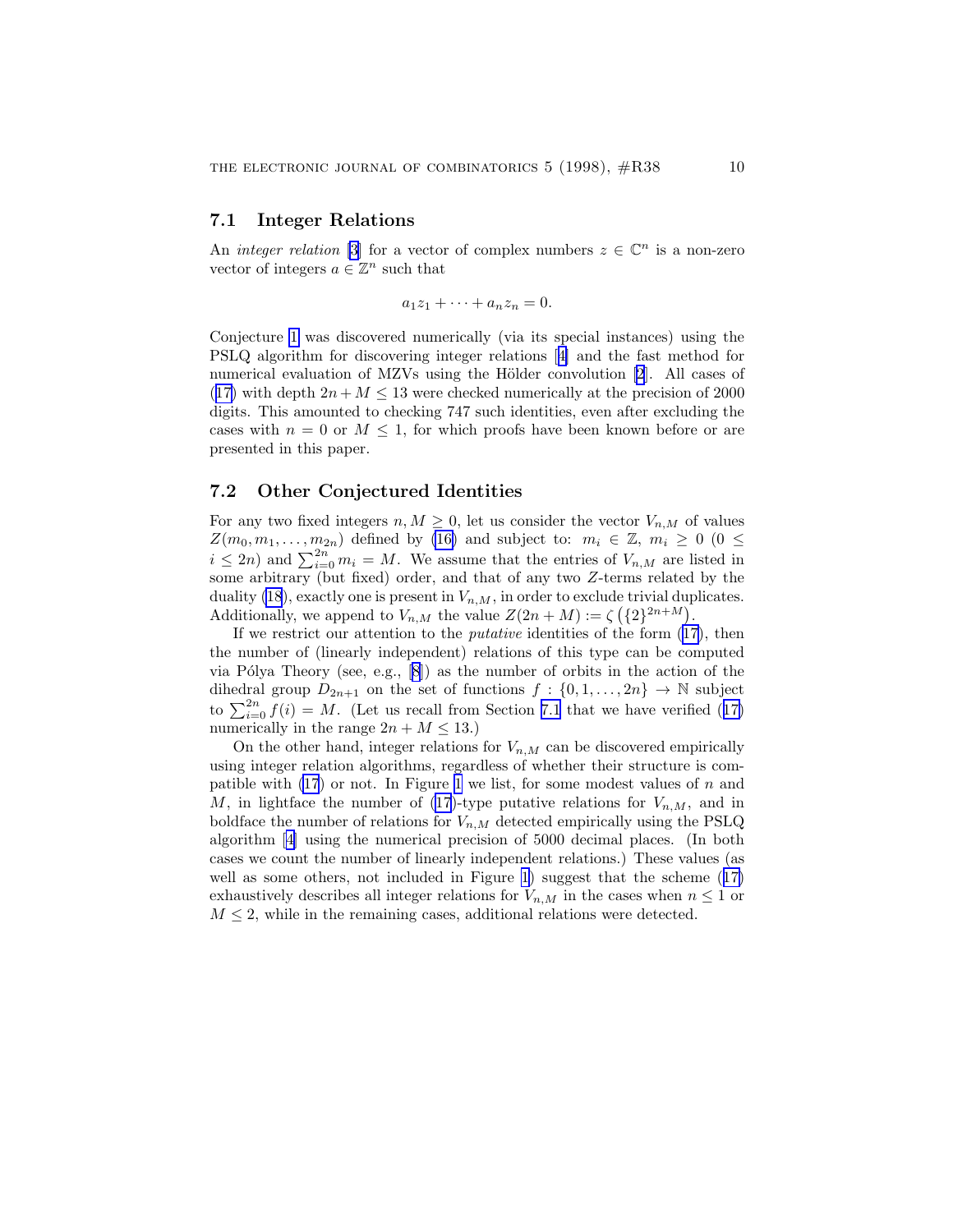|                | М |                | $\overline{2}$ | 3       |
|----------------|---|----------------|----------------|---------|
| $\it{n}$       |   |                |                |         |
|                |   | $1,\mathbf{1}$ | 2,2            | 3,<br>3 |
| $\overline{2}$ |   |                | 3,3            | 6<br>5. |
| 3              |   |                | 4,4            | 8,10    |
|                |   |                | 5,5            | 12,15   |

<span id="page-10-0"></span>Figure 1: Number of linearly independent integer relations for  $V_{n,M}$ .

Example. Here is a family of identities among Z-values (but not of type ([17\)](#page-8-0)), for which we have extensive numerical evidence:

**Conjecture 2** For any non-negative integers  $a_1, a_2, a_3, b_1, b_2$ , we have

$$
Z(a_1, b_1, a_2, b_2, a_3) + Z(a_2, b_1, a_3, b_2, a_1) + Z(a_3, b_1, a_1, b_2, a_2)
$$
  
= 
$$
Z(a_1, b_2, a_2, b_1, a_3) + Z(a_2, b_2, a_3, b_1, a_1) + Z(a_3, b_2, a_1, b_1, a_2).
$$

## Acknowledgment

The authors gratefully acknowledge the support of the Canadian High Performance Computing Network (HPCnet), now merged with C3.ca. Under this grant we started the development of EZ-Face (an abbreviation for Euler Zetas interFace), an on-line calculator for Euler sums (by which we mean alternating MZVs), which is available for public use via the World Wide Web at the URL

```
http://www.cecm.sfu.ca/projects/EZFace/
```
### References

- [1] J. M. Borwein, D. M. Bradley and D. J. Broadhurst, "Evaluations of k-fold Euler/Zagier sums: A compendium of results for arbitrary  $k$ ," Electron. J. Combin. 4 (1997), No. 2, #R5.
- [2] J. M. Borwein, D. M. Bradley, D. J. Broadhurst and P. Lisoněk, "Special values of multidimensional polylogarithms," submitted.
- [3] J. M. Borwein and P. Lisoněk, "Applications of integer relation algorithms," submitted.
- [4] H. R. P. Ferguson, D. H. Bailey and S. Arno, "Analysis of PSLQ, an integer relation finding algorithm," Math. Comp., to appear.
- [5] M. E. Hoffman, "Multiple harmonic series," Pacific J. Math. 152 (1992), 275–290.